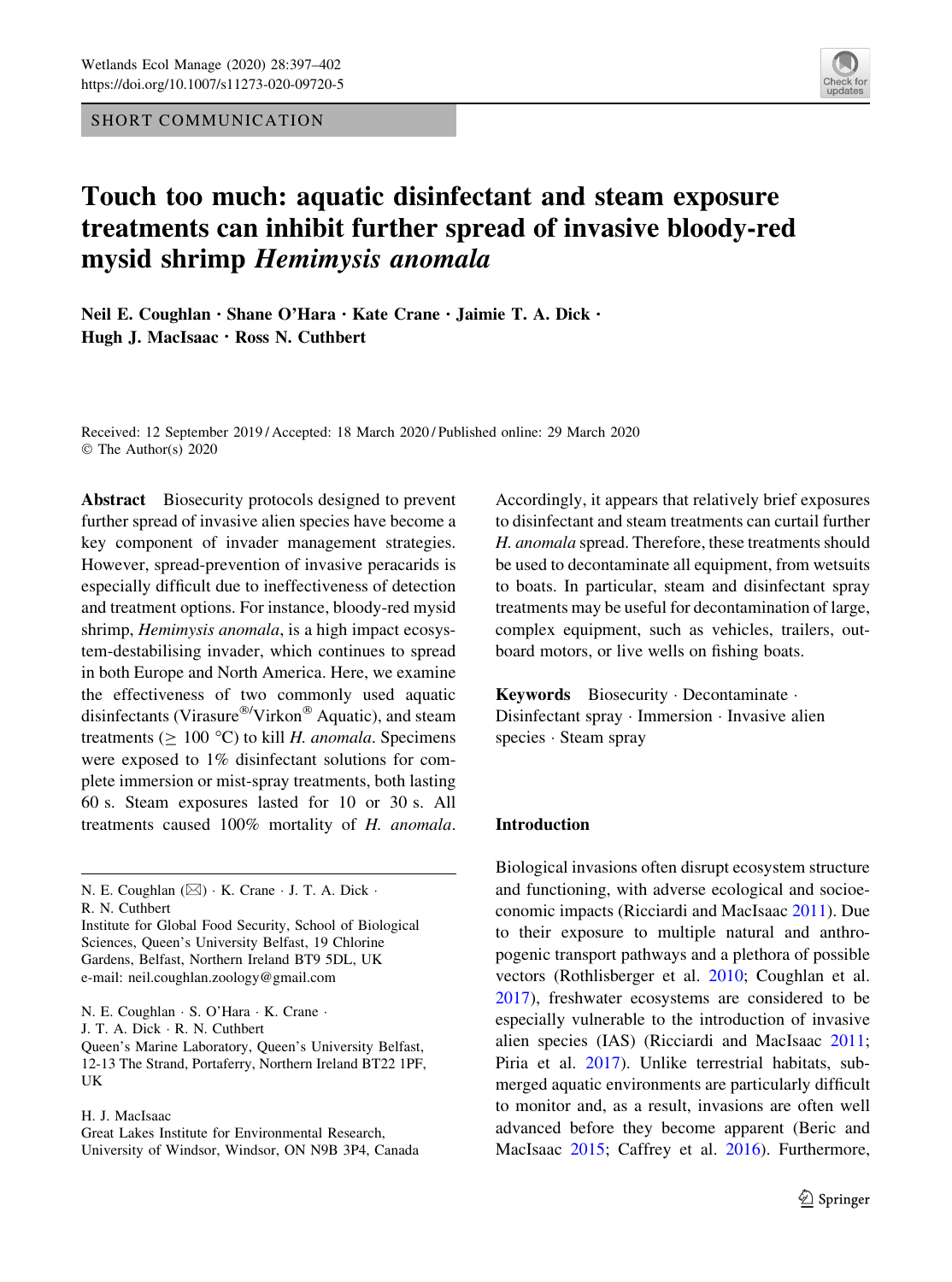management options for effective population suppression, or eradication of established invader populations, are often complex, expensive and damaging to nontarget species (Piria et al. [2017;](#page-5-0) Coughlan et al. [2018](#page-4-0)). Accordingly, biosecurity protocols designed to prevent the introduction and spread of IAS are now considered to be an essential component of management strategies (Joyce et al. [2019](#page-5-0); Bradbeer et al. [2020\)](#page-4-0). However, despite the implementation of decontamination protocols, the species-specific efficacy of many proposed biosecurity applications is often unclear or unknown (Coughlan et al. [2019](#page-4-0); De Stasio et al. [2019](#page-5-0)). As such, validation of the effectiveness of many existing techniques is required (De Stasio et al. [2019](#page-5-0); Piria et al. [2017](#page-5-0); Crane et al. [2020\)](#page-5-0).

In recent years, oxidising-agent based disinfectants, such as Virasure<sup>®</sup> Aquatic and Virkon<sup>®</sup> Aquatic, have been increasingly used by various stakeholder groups to facilitate decontamination of equipment. Frequently, this trend appears to be based on perceived rather than proven effectiveness of these products as decontamination agents for IAS. For example, recent studies have only described partial effectiveness of these disinfectants in killing fragmentary propagules of invasive aquatic plants (Cuthbert et al. [2018](#page-5-0), [2019](#page-5-0); Crane et al. [2020](#page-5-0)) or invertebrates with a protective shell (Coughlan et al. [2019](#page-4-0), [2020\)](#page-4-0). However, crustaceans such as the killer shrimp, Dikerogammarus villosus Sowinsky, 1894, appear to be highly susceptible to brief disinfectant immersion and mist-spray exposure (Bradbeer et al. [2020](#page-4-0)). Equally, thermal shock treatments, such as rapid applications of steam, have also been proposed as a mechanism to enable improved decontamination of equipment that vector IAS (Joyce et al. [2019](#page-5-0)). In particular, applications of steam lasting 10–30 s can effectively kill invasive macrophytes (Crane et al. [2019](#page-5-0)) and invertebrates (Coughlan et al. [2019](#page-4-0), [2020;](#page-4-0) Joyce et al. [2019](#page-5-0); Bradbeer et al. [2020\)](#page-4-0).

The bloody-red mysid shrimp, Hemimysis anomala Sars, 1907, is a highly invasive, eurytolerant and ecosystem-destabilizing crustacean species of Ponto– Caspian origin, which has invaded European waterways and the Laurentian Great Lakes (Iacarella et al. [2015;](#page-5-0) Sinclair et al. [2016\)](#page-5-0). Notably, H. anomala has been observed to form self-sustaining populations in wetland ecosystems, such as within the Rhine and Danube rivers deltas, which have acted as major source pools for its further spread (Audzijonyte et al. [2008\)](#page-4-0). Hemimysis anomala can negatively affect populations of native zooplankton and mysid species, resulting in both bottom-up and top-down impacts in nearshore food webs (Iacarella et al. [2015](#page-5-0); Sinclair et al. [2016\)](#page-5-0). Here, we assessed the effectiveness of disinfectant immersion and mist-spray treatments for two commonly used aquatic disinfectants: Virasure<sup>®</sup> and Virkon $^{\circledR}$  Aquatic. In addition, we examined the effectiveness of rapid exposure to direct steam spray. As these treatments can effectively cause mortality of invasive invertebrates that lack a protective shell, such as D. villosus, we hypothesise that all examined treatments will cause mortality of H. anomala specimens.

#### Methods

#### Specimen collection and maintenance

Hemimysis anomala specimens were collected from Garrykennedy Harbour, Lough Derg, Republic of Ireland (52 $\degree$  54' 16.8" N, 8 $\degree$  20' 39.1" W). Specimens were transported in source water to the Queen's University Marine Laboratory, Northern Ireland, UK. Specimens were then maintained in aerated aquaria containing dechlorinated tap water at a constant temperature of 13  $\degree$ C, under a 12:12 h photoperiod regime. Fresh tap water was dechlorinated through aeration for a 24–48 h period prior to use. Specimens were acclimated to laboratory conditions for 1 week, and only active individuals that responded to tactile stimuli were selected for assessment. Approximately one quarter of the collected species expired prior to experimental assessment. For all experiments, individual adult specimens were used (total length: 9–14 mm).

## Immersion in disinfectant solutions

The efficacy of Virasure<sup>®</sup> Aquatic (Fish Vet Group) and Virkon® Aquatic (Antec Int. DuPont) was examined using  $1\%$  (10 g L<sup>-1</sup>) disinfectant solutions, and a 0% (0 g L<sup>-1</sup>) control. A concentration of 1% was selected as this is the minimum recommended by the manufacturers for general disinfection through immersion, with 1% solutions also having been shown to successfully cause mortality of D. villosus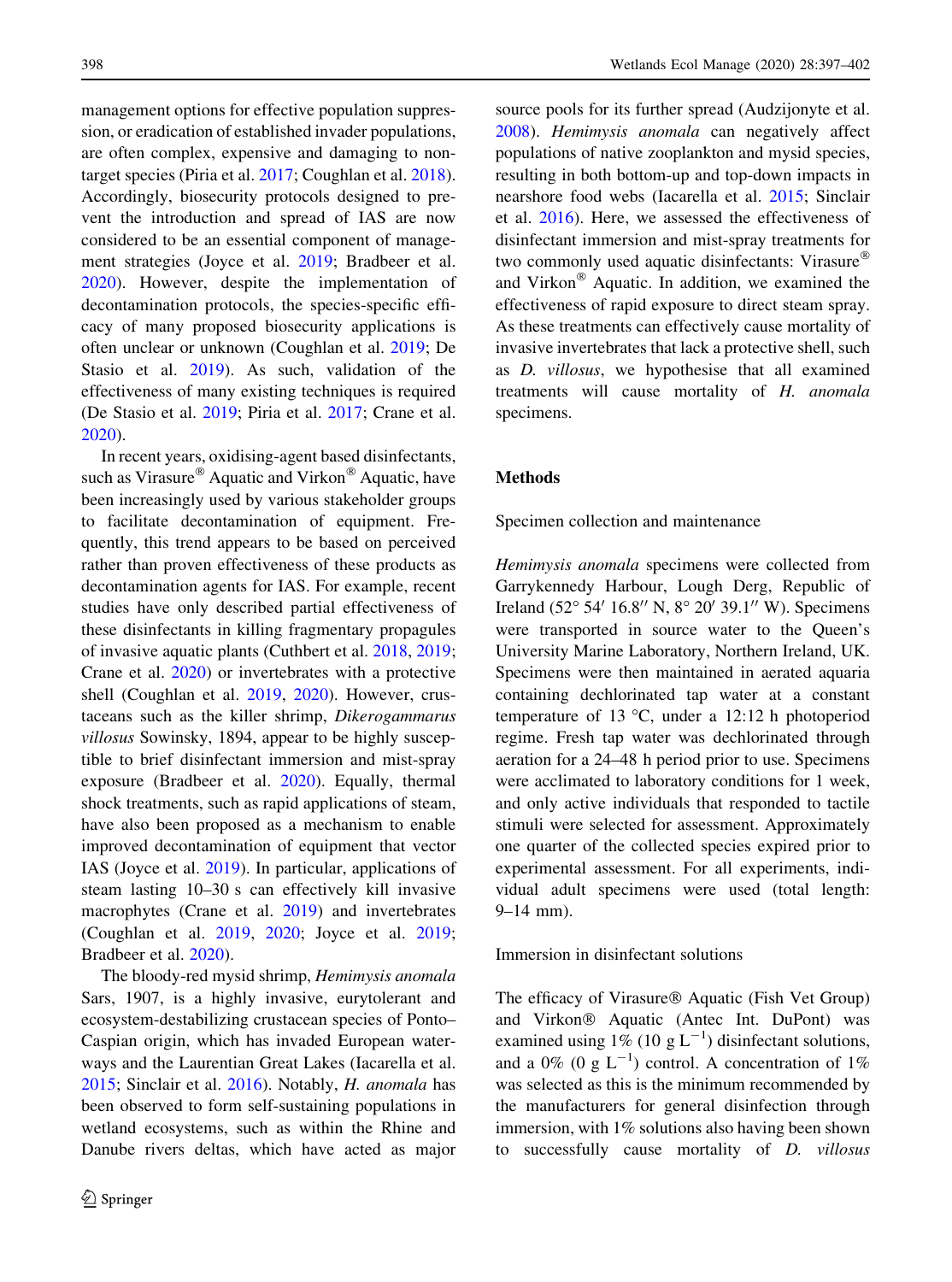(Bradbeer et al. [2020\)](#page-4-0) and mosquito larvae (Cuthbert et al. [2020\)](#page-5-0). All solutions were made using tap water that had been aerated in advance for  $> 24$  h. All treatment groups were replicated three times (i.e.  $n = 3$ , and each replicate contained five mysids. Prior to experimentation, replicate groups of five individual H. anomala were briefly maintained  $(< 10$  min) in aerated tap water. Using fine-meshed 100 µm sieves, groups were completely immersed into disinfectant solutions for 60 s. Control groups were likewise immersed in aerated tap water (i.e. 0% solution) for 60 s. Following experimental exposure, to prevent an extended exposure time due to lingering chemical effects, all groups of H. anomala were removed from the experimental solution and re-immersed into aerated tap water for a 2-min period to remove excess disinfectant. All groups were then immediately rinsed for second time in fresh aerated tap water, for a further 2-min. Following this, specimen groups were returned to 250 mL of aerated tap water for an arbitrarilychosen standardised recovery period of 6 h (13  $^{\circ}$ C, i.e. pre-experimental maintenance conditions) after which mortality was formally assessed. Specimens were considered dead if they did not respond to tactile stimuli.

## Disinfectant mist-spray

Mist-spray applications for both disinfectants were examined using 1% solutions, and a 0% control. All solutions were made using dechlorinated tap water that had been aerated in advance for  $> 24$  h. As before, separate groups of five individual H. anomala were briefly maintained in aerated tap water  $(n = 3$  per treatment group). Using fine-meshed 100  $\mu$ m sieves, the groups were then directly exposed to  $\sim$  4 mL of solution via an application of mist-spray, delivered using a hand-held mist-spray bottle at a distance of 3–4 cm from the bottle exit-point. Groups were then left air-exposed for a 1-min period ( $\sim 20$  °C), before being immersed in aerated tap water to removed excess disinfectant. As before, the two-minute washing process to remove excess disinfectant was repeated twice. Following this, specimen groups were returned to 250 mL of aerated tap water and mortality was assessed following a six hour recovery period (13 $\degree$ C; as above). Control groups were exposed to the same methodological process, but were sprayed with aerated tap water.

#### Steam spray

Specimens were directly exposed to a continuous jet of steam for 10 or 30 s ( $\geq 100$  °C; 350 kPa; Karcher<sup>®</sup> SC3). Groups of five individual H. anomala were briefly maintained in aerated tap water  $(n = 3$  per treatment group). Using fine-meshed 100  $\mu$ m sieves, steam was directly applied to groups held within sieves at a distance of 6–8 cm from the spout of the lance. Following exposure, to avoid a secondary thermal shock, groups were air-exposed for a 5-min period ( $\sim$  20 °C) before being re-immersed in tap water. Control groups were air-exposed for 5-min. Mortality was assessed following a 6-h recovery period (13 $\degree$ C; as above).

#### Statistical analysis

Separate binomial generalised linear models with logit links were used to assess the efficacy of treatments (i.e. (1) disinfectant soak, (2) disinfectant mist-spray, and (3) steam spray) in driving mortality of H. anomala. Bias reductions were used to account for complete separation. Analysis of deviance with Type II sums of squares were used to test for the main treatment effect in each model. Post-hoc pairwise comparisons of treatments were undertaken using estimated marginal means with Tukey-style adjustments for multiplicity. Significance was considered at the 95% confidence level. All statistical analyses were performed in the R software environment (version 3.4.2: 2018), using the 'car', 'emmeans' and 'brglm2' packages.

# Results

Immersion in disinfectant solutions

Immersion in disinfectant had a significant effect on mysid mortality (GLM:  $\chi^2 = 54.43$ , df = 2,  $P < 0.001$ ). Both Virkon<sup>®</sup> Aquatic and Virasure<sup>®</sup> Aquatic caused total mortality of treated specimens, with no mortality observed for control groups (both  $P = 0.003$  compared to controls; Table [1\)](#page-3-0). Both disinfectant products had similar efficacies (both  $P > 0.05$ ). As an observation, although mortality was formally assessed following a 6-h recovery period, it appeared that all H. anomala were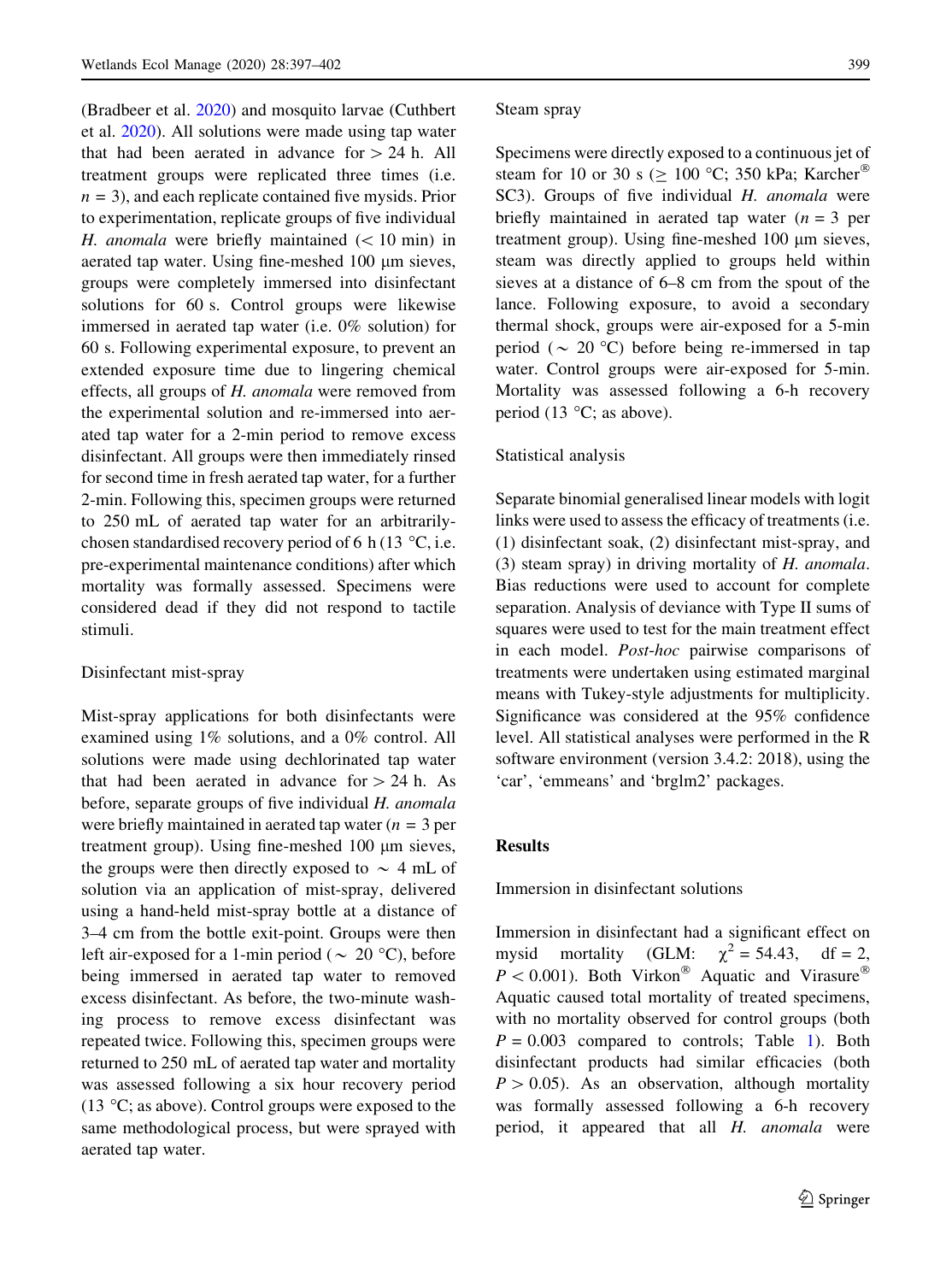<span id="page-3-0"></span>**Table 1** Mean  $(\pm \text{ SE})$  raw percentage mortality of *Hemimysis* anomala at 6 h following exposure to disinfectant and steam treatments

| Treatment                           | Concentration   |                 | Exposure        |
|-------------------------------------|-----------------|-----------------|-----------------|
| Immersion in disinfectants          |                 |                 | 60 s            |
| Control                             | $0\%$           |                 | $0\%$           |
| Virasure <sup>®</sup> Aquatic       | $1\%$           |                 | 100%            |
| Virkon <sup>®</sup> Aquatic         | $1\%$           |                 | 100%            |
| Disinfectant mist-spray $\sim$ 4 mL |                 |                 | 60 s            |
| Control                             | $0\%$           |                 | $0\%$           |
| Virasure <sup>®</sup> Aquatic       | $1\%$           |                 | 100%            |
| Virkon <sup>®</sup> Aquatic         | $1\%$           |                 | 100%            |
| Steam spray                         | Control         | 10 <sub>s</sub> | 30 <sub>s</sub> |
| Steam $\geq 100$ °C                 | $6.7 \pm 6.7\%$ | 100%            | 100%            |
|                                     |                 |                 |                 |

All treatments were replicated three times, i.e.  $n = 3$ 

immediately killed following immersion within 1% disinfectant solutions.

#### Disinfectant mist-spray treatments

Disinfectant mist-spray treatment with disinfectants significantly affected mortality rates in H. anomala (GLM:  $\chi^2 = 54.43$ , df = 2,  $P < 0.001$ ). Both mistspray treatments with Virkon<sup>®</sup> Aquatic and Virasure<sup>®</sup> Aquatic caused total mortality of mysids, while no mortality was shown by control groups (both  $P = 0.003$  compared to controls; Table 1). In turn, differences in efficacy between the two products were not statistically clear (both  $P > 0.05$ ). Although mortality was formally assessed following a 6 h recovery period, it appeared that  $\sim 40{\text -}60\%$  of H. anomala specimens were immediately killed following contact with the 1% disinfectant solutions.

## Steam spray

Steam spray treatments had a significant effect on H. anomala mortality rates (GLM:  $\chi^2$  = 46.40, df = 2,  $P < 0.001$ ). Both 10 and 30 s exposures caused complete mortality of H. anomala (both  $P = 0.003$ ) compared to controls; Table 1). There was no statistically clear difference between the two steam exposure durations ( $P > 0.05$ ). Although mortality was formally assessed following a 6-h recovery period, it appeared that all H. anomala were immediately killed following exposure to direct steam spray treatments. A single control specimen died, apparently the result of a cannibalistic interaction.

## Discussion

Immersion and mist-spray treatments using 1% disinfectant solutions were highly efficacious in driving total H. anomala mortality. Similarly, steam spray applications lasting  $\geq 10$  s were also highly effective. These results are consistent with the high levels of efficacy reported for juvenile bivalves immersed in aquatic disinfectants (Barbour et al. [2013\)](#page-4-0), as well as for adult bivalve and macrophyte species exposed to steam spray treatments (Coughlan et al. [2019,](#page-4-0) [2020](#page-4-0); Joyce et al. [2019](#page-5-0); Crane et al. [2019\)](#page-5-0). Further, Bradbeer et al. [\(2020](#page-4-0)) have shown that 1% disinfectant solutions (Virasure $\mathcal{O}/V$ irkon $\mathcal{O}$  Aquatic) and direct steam exposure can consistently achieve 100% mortality of D. *villosus* following  $\geq 2$  min immersion, 7.5 mL mistspray with 5 min air exposure, and  $\geq 10$  s steam spray applications. Moreover, De Stasio et al. ([2019\)](#page-5-0) documented 100% mortality for faucet snail, Bithynia tentaculata Linnaeus, 1758, spiny water flea, Bythotrephes longimanus Leydig, 1860, and H. anomala, following 20 min immersion, or  $\sim$  5.4 mL mist spray with 20 min of air exposure, using a 2% solution of Virkon<sup>®</sup> Aquatic. Similarly, it appears that immersion and mist-spray treatments using  $2\%$  Virkon<sup>®</sup> Aquatic can also reliably kill New Zealand mud snail, Potamopyrgus antipodarum Gray, 1843, following an exposure duration of  $\geq 20$  min (Stockton and Moffitt [2013;](#page-5-0) De Stasio et al. [2019](#page-5-0)). Overall, although  $1\%$ solutions can reliably kill  $H$ . anomala, the use of  $2\%$ concentrations will likely bolster spread-prevention protocols for multiple species.

Biosecurity practices utilising disinfectants may be especially beneficial for decontamination of small equipment. For example, wetsuits, waders and nets could be completely immersed within disinfection baths (Barbour et al. [2013](#page-4-0)). Equally, disinfectant mistspray applications may aid decontamination of larger equipment such as canoes and paddles, while niche water reservoirs could be flushed with disinfectant solutions to kill *H. anomala*, e.g. water cooling systems for outboard motors. Although the risk of toxicity to non-target organisms through disinfectant residues and spills is considered low with careful disposal and the rapid onset of reagent deactivation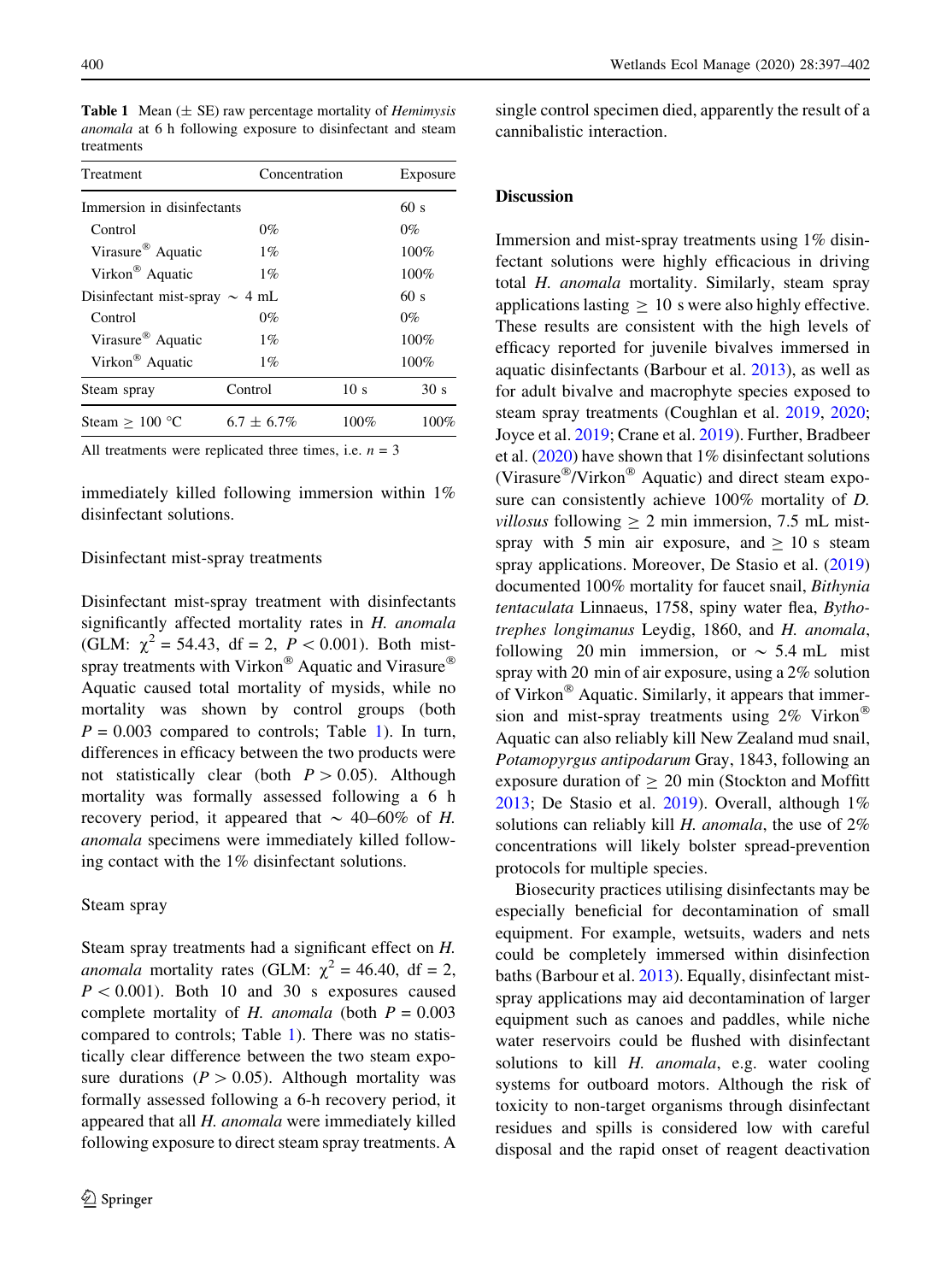<span id="page-4-0"></span>following exposure to organic materials (Stockton and Moffitt [2013;](#page-5-0) Stockton-Fiti and Moffitt [2017\)](#page-5-0), legal issues concerning the use of broad-spectrum disinfectants as biosecurity agents for non-microscopic organisms also need to be addressed (Sebire et al. [2018](#page-5-0)). Despite possible concerns, oxidising agent-based disinfectants, such as the products examined here, are already commonly used in aquaculture for the control of a wide range of bacteria, viruses and fungi (Stockton and Moffitt [2013\)](#page-5-0).

Pressurised jets of steam may bolster existing biosecurity protocols (Crane et al. [2019;](#page-5-0) Joyce et al. [2019\)](#page-5-0). In particular, steam treatments may be especially useful for decontamination of large equipment that is otherwise problematic to manually clean (Joyce et al. [2019\)](#page-5-0). Notably, in-field steam cleaning facilities could be established as biosecurity stations at points of waterway ingress and egress, such as boat ramps (Coughlan et al. 2019; Crane et al. [2019\)](#page-5-0). With guidance, these could be operated by all water users or by a trained attendant. However, protocols that target niche areas, blind-spots and high risk zones, such as intake grates, internal surfaces of pipework and baitwells, will need to be developed to achieve adequate decontamination.

Overall, the results presented herein indicate that aquatic disinfectants and steam spray applications could be used to prevent further spread of H. anomala. Especially as brief applications times could increase compliance by water users, as the length of time required to decontaminate large and complex equipment can frustrate users and reduce participation (Sutcliffe et al. [2018](#page-5-0)). Moreover, a greater focus on pre-entry biosecurity would be beneficial, i.e. decontamination prior to site entry, such as a 'No Dip, No Draw' policy enforced by some angling clubs, whereby equipment has to immersed in a disinfectant solution immediately prior to entering the site. Ultimately, despite uncertainties surrounding the upscaling and in-field application of these techniques, disinfectant and thermal shock treatments potentially represent suitable biosecurity measures to prevent further IAS spread.

Acknowledgements NEC and JTAD gratefully acknowledge support from the Irish Environmental Protection Agency project ''Prevention, control and eradication of invasive alien species'' (2015-NC-MS-4). JTAD also acknowledges funding received from NERC. HJM received support from an NSERC Discovery and Canada Research Chair grants. Thanks also to James Dickey and Briar Dick for stimulating discussions. We thank two anonymous reviewers for helpful comments.

## Compliance with ethical standards

Conflict of interest The authors declare no conflict of interest, and do not have a financial interest in the products tested.

Open Access This article is licensed under a Creative Commons Attribution 4.0 International License, which permits use, sharing, adaptation, distribution and reproduction in any medium or format, as long as you give appropriate credit to the original author(s) and the source, provide a link to the Creative Commons licence, and indicate if changes were made. The images or other third party material in this article are included in the article's Creative Commons licence, unless indicated otherwise in a credit line to the material. If material is not included in the article's Creative Commons licence and your intended use is not permitted by statutory regulation or exceeds the permitted use, you will need to obtain permission directly from the copyright holder. To view a copy of this licence, visit <http://creativecommons.org/licenses/by/4.0/>.

### References

- Audzijonyte A, Wittmann KJ, Väinölä R (2008) Tracing recent invasions of the Ponto-Caspian mysid shrimp Hemimysis anomala across Europe and to North America with mitochondrial DNA. Divers Distrib 14:179–186
- Barbour JH, McMenamin S, Dick JTA, Alexander ME, Caffrey JM (2013) Biosecurity measures to reduce secondary spread of the invasive freshwater Asian clam, Corbicula fluminea (Müller, 1774). Manage Biol Invas 4:219-230
- Beric B, MacIsaac HJ (2015) Determinants of rapid response success for alien invasive species in aquatic ecosystems. Biol Invas 17:3327–3335
- Bradbeer SJ, Coughlan NE, Cuthbert RN, Crane K, Dick JTA et al (2020) The effectiveness of disinfectant and steam exposure treatments to prevent the spread of highly invasive killer shrimp, Dikerogammarus villosus. Sci Rep. <https://doi.org/10.1038/s41598-020-58058-8>
- Caffrey JM, Dick JTA, Lucy FE, Davis E, Niven A, Coughlan NE (2016) First record of the Asian clam Corbicula fluminea (Müller, 1774) (Bivalvia, Cyrenidae) in Northern Ireland. BioInvas Rec 5:239–244
- Coughlan NE, Kelly TC, Davenport J, Jansen MAK (2017) Up, up and away: bird-mediated ectozoochorous dispersal between aquatic environments. Freshw Biol 62:631–648
- Coughlan NE, Walsh DA, Caffrey JM, Davis E, Lucy FE, Cuthbert RN, Dick JTA (2018) Cold as ice: a novel eradication and control method for invasive Asian clam, Corbicula fluminea, using pelleted dry ice. Manage Biol Invas 9:463–474
- Coughlan NE, Cuthbert RN, Dickey JWE, Crane K, Caffrey JM, Lucy FE, Davis E, Dick JTA (2019) Better biosecurity: spread-prevention of the invasive Asian clam, Corbicula  $fluminea$  (Müller, 1774). Manage Biol Invas  $10:111-126$
- Coughlan NE, Bradbeer SJ, Cuthbert RN, Cunningham EM, Crane K et al (2020) Better off dead: assessment of aquatic